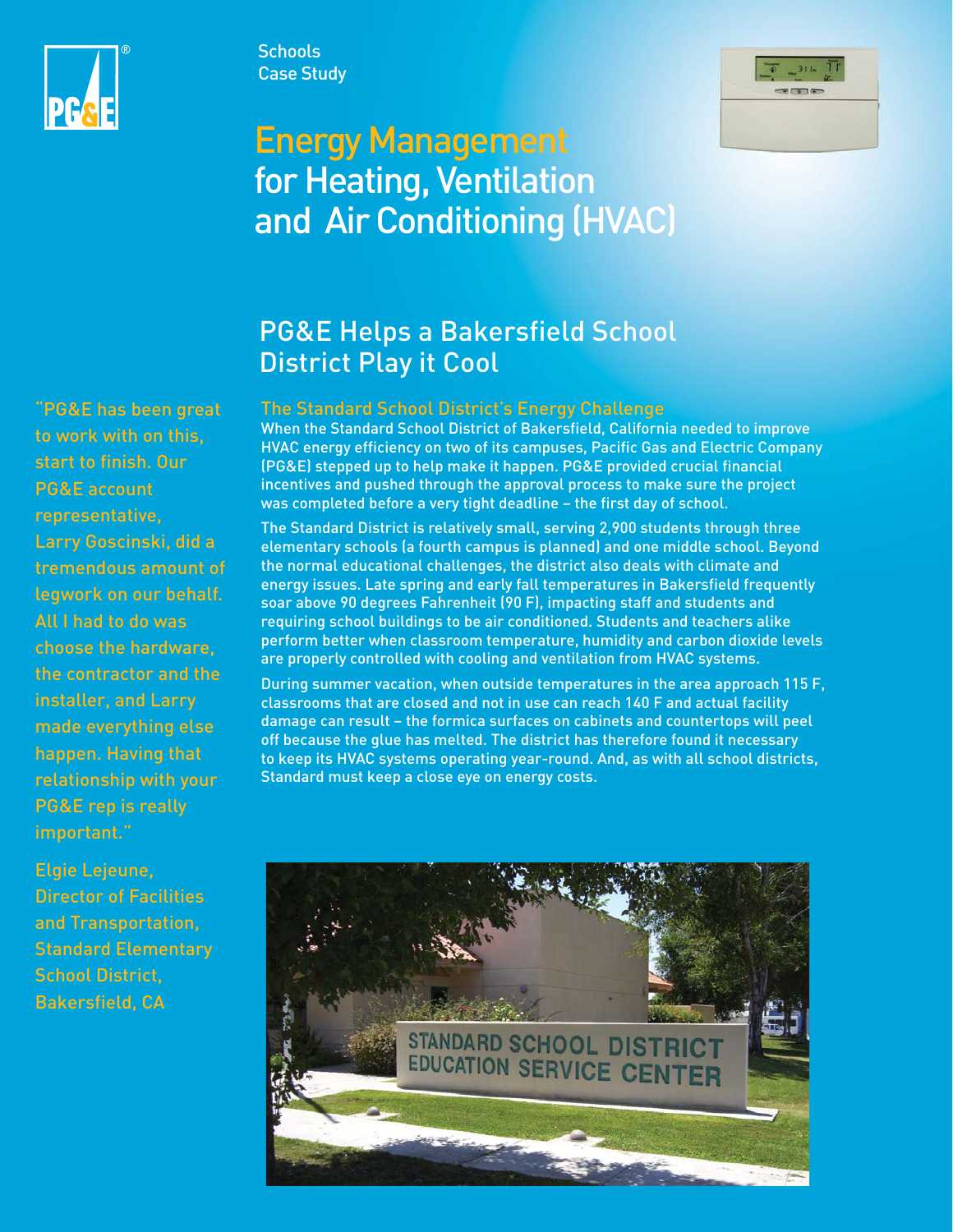# The Challenge – Cracked Thermostats and Propped Doors

Over the years, the district's efforts to manage classroom environments and energy costs had been frustrated by both human and technical factors. Individual classrooms were temperature-controlled by a ragtag assortment of thermostats from a variety of manufacturers and of widely varying technologies. The thermostats frequently ran at 69 F on a 24/7 basis, so considerable energy was wasted cooling empty rooms.

The thermostats were also regularly pried open, which defeated the lockboxes to adjust the temperature manually. This was done by either pushing pencils through the openings in the covers to reach the buttons, or by simply prying off the covers with metal implements. The maintenance staff found itself continually responding to service calls for thermostat repairs.

Further energy was wasted by the ongoing habit of propping the doors open to create cross-ventilation in the buildings. It was common to see the doors wide open to the outside heat with the air conditioner (AC) running full blast.

### Simple, Ingenious Solutions - Switching to 365-day Programming



In 2009, working closely with PG&E, the Standard School District decided to replace the existing thermostats and install door sensors on all exterior doors, first at Wingland Elementary School and then at Standard Middle School and Standard Elementary School (which share a campus).

Twenty-four new Honeywell T7350 thermostats, costing \$250 apiece, were installed in classrooms on the two campuses. Besides controlling the temperature, the thermostats have 365-day calendar software built in that allow them to be pre-programmed to conform to the school's schedule. Maintenance staffers visit every thermostat once a year to enter the school holidays for the upcoming 12 months (which wasn't possible with the previous thermostats). The district saves energy by ensuring the ACs operate at a reduced load when the classrooms are empty.

During school vacation periods, instead of simply shutting down the HVAC system as in previous years, the district can now program the system to maintain reasonable temperatures in the classrooms – a maximum of 95 F in the summer, and a minimum of 45 F in the winter – that keep computer systems functional and prevent the damage to facilities that can be caused by extreme temperatures.

#### Giving Teachers Some Control

Teachers are provided with limited control, so they don't feel completely left out. They can adjust the temperature three degrees up or down, and if they want to use an unoccupied room during system downtime to grade papers or change bulletin boards, they can turn on the AC for an hour at a time with the push of a button on the thermostat. The teacher can also shut off the AC for the day if the classroom will be empty (for a field trip or other event) so the unit isn't cooling an unoccupied area. Just this minimal amount of control has reduced teacher tampering with the thermostats and correspondingly reduced the frequency of maintenance service calls.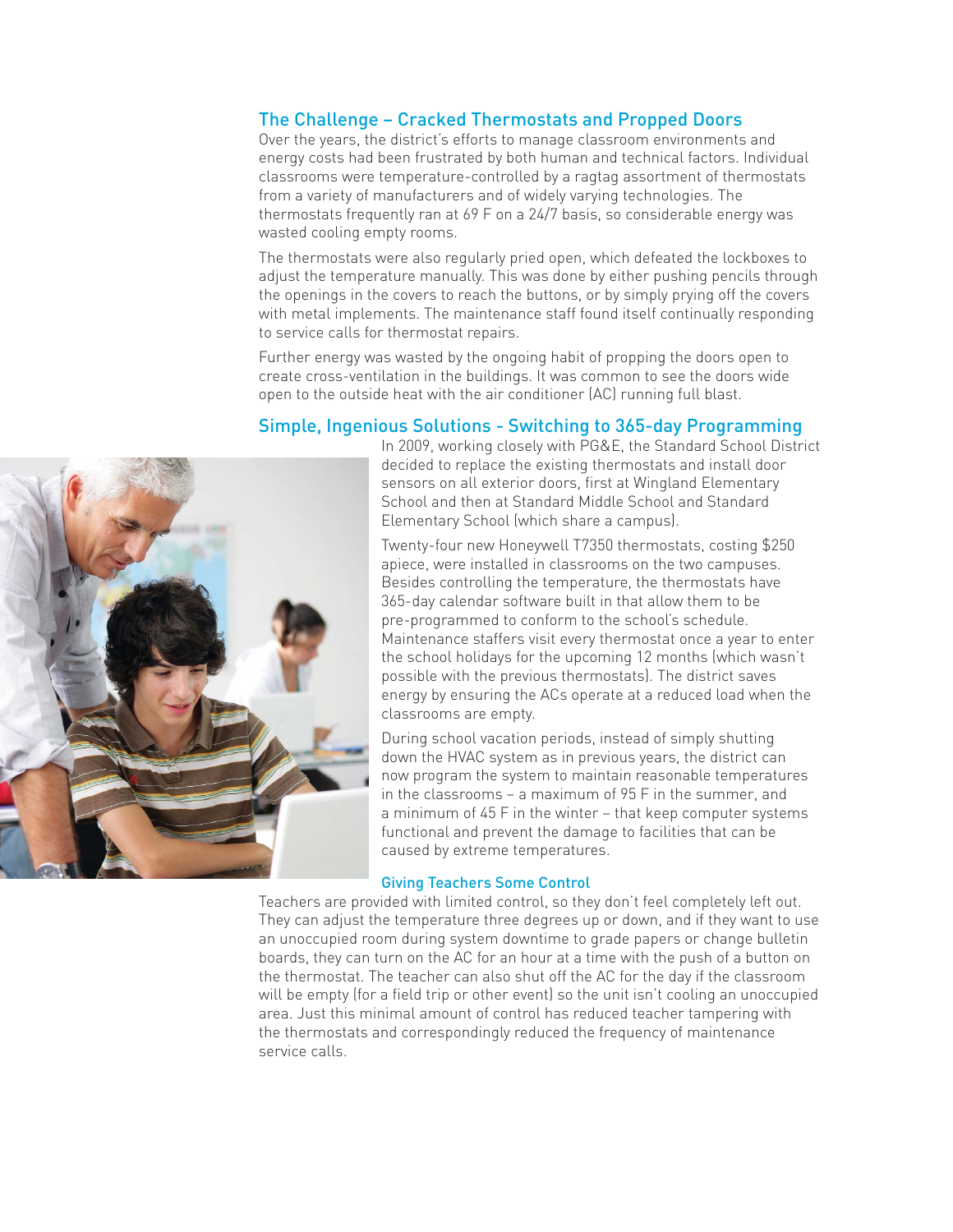#### Closing the Door on Energy Waste

The Standard School District chose a simple, innovative solution to the door-propping problem – door switches. The District installed magnetic sensors in the door jambs, alongside the similar sensors that connect to the alarm system, to detect when the door is open. Each sensor is connected to a timer that is set to shut down the AC if the door is left open for five minutes or longer. The time delay ensures that the system will continue to run during normal door opening and closing activity. The system shuts down the AC compressor only – the fan continues to run in order to maintain healthy ventilation and keep carbon dioxide levels low.

The new door system required a somewhat lengthy learning curve, with maintenance staff demonstrating the door switch for the teachers and emphasizing the importance of keeping the doors closed. The educational campaign has paid off – teachers and students alike are helping by not propping the doors open, and teachers are making sure the doors are completely closed before calling maintenance to complain about an AC shutdown. This has reduced service calls considerably.

#### The Results – Straight A's



The project has been a complete success for the Standard School District. Data loggers used to monitor classroom conditions for a week at a time have found the new thermostats extremely accurate in temperature control and the new door switches functioning perfectly in turning off the system when required. Temperatures and carbon dioxide levels are remaining consistently within proper parameters, teachers and students are more comfortable, and the strain on the district's maintenance staff has eased significantly.

Projections for yearly energy savings (on which the PG&E rebate was based) are nearly 45,000 kilowatt-hours per year and more than 3,800 therms, which translate to reductions of four percent in electrical consumption and more than 12 percent of natural gas consumption for the two campuses.

The total project cost of the thermostat and door sensor retrofits at both campuses was \$23,368. PG&E's Customized Retrofit program provided rebates of more than \$7,800, which covered about 33.5 percent of the District's project costs.

#### Your Next Steps with PG&E

To learn how PG&E and its partners can help your school district or campus find innovative energy solutions, manage energy consumption and reduce costs, contact your local

PG&E account manager or call our PG&E **Business Customer Service Center**  at **1-800-468-4743**. More information is available at **[www.pge.com/schools](http://www.pge.com/en/mybusiness/save/rebates/bybusiness/prek12.page?WT.mc_id=Vanity_schools)**.